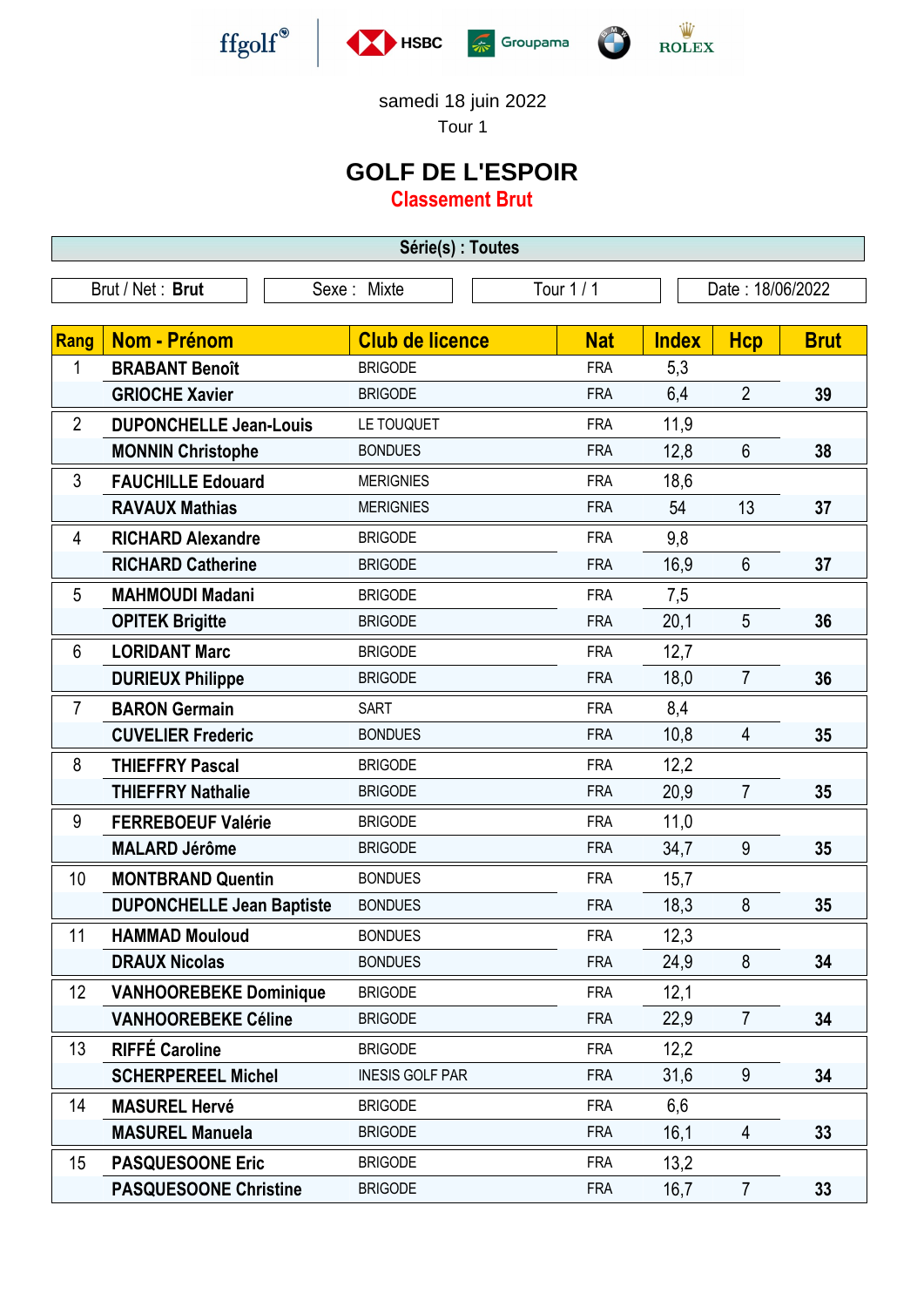| Rang | <b>Nom - Prénom</b>              | <b>Club de licence</b> | <b>Nat</b> | <b>Index</b> | Hcp            | <b>Brut</b> |
|------|----------------------------------|------------------------|------------|--------------|----------------|-------------|
| 16   | <b>RAJ Honorin</b>               | <b>FLANDRES</b>        | <b>FRA</b> | 7,2          |                |             |
|      | <b>RAJ Dominique</b>             | <b>FLANDRES</b>        | <b>FRA</b> | 43           | 8              | 33          |
| 17   | <b>SAMAIN Dominique</b>          | <b>LILLE METROPOLE</b> | <b>FRA</b> | 19,8         |                |             |
|      | <b>LEBLANC Nathalie</b>          | <b>LILLE METROPOLE</b> | <b>FRA</b> | 27,6         | 11             | 32          |
| 18   | <b>VELGE Philippe</b>            | <b>BRIGODE</b>         | <b>FRA</b> | 12,0         |                |             |
|      | <b>DECROO Fabrice</b>            | <b>BRIGODE</b>         | <b>FRA</b> | 23,8         | 8              | 32          |
| 19   | <b>BULTHEEL Damien</b>           | <b>INESIS GOLF PAR</b> | <b>FRA</b> | 9,1          |                |             |
|      | <b>ROUSSELLE Maxime</b>          | <b>INESIS GOLF PAR</b> | <b>FRA</b> | 33,9         | 8              | 32          |
| 20   | <b>BOSSE Jean Louis</b>          | <b>BONDUES</b>         | <b>FRA</b> | 12,5         |                |             |
|      | <b>BOSSE Hong Duyen</b>          | <b>BONDUES</b>         | <b>FRA</b> | 20,8         | $\overline{7}$ | 31          |
| 21   | <b>DURA Xavier</b>               | <b>BRIGODE</b>         | <b>FRA</b> | 16,9         |                |             |
|      | <b>DURA MOTTE Anne-Christine</b> | <b>BRIGODE</b>         | <b>FRA</b> | 27,9         | 10             | 31          |
| 22   | <b>BASSEZ Jean Claude</b>        | <b>BRIGODE</b>         | <b>FRA</b> | 14,9         |                |             |
|      | <b>LOBBENS Stephane</b>          | <b>BRIGODE</b>         | <b>FRA</b> | 15,2         | $\overline{7}$ | 31          |
| 23   | <b>IBLED Christophe</b>          | <b>BRIGODE</b>         | <b>FRA</b> | 16,1         |                |             |
|      | <b>IBLED Marie</b>               | <b>BRIGODE</b>         | <b>FRA</b> | 21,0         | 9              | 30          |
| 24   | <b>BOSTYN Harold Jr</b>          | <b>BRIGODE</b>         | <b>FRA</b> | 7,4          |                |             |
|      | <b>BOSTYN Harold</b>             | <b>BRIGODE</b>         | <b>FRA</b> | 36,5         | 8              | 30          |
| 25   | <b>DE GOUY Alain</b>             | <b>BRIGODE</b>         | <b>FRA</b> | 11,6         |                |             |
|      | DE GOUY Sylvie                   | <b>BRIGODE</b>         | <b>FRA</b> | 25,1         | 8              | 30          |
| 26   | <b>LIGNIER Jean-Louis</b>        | <b>BRIGODE</b>         | <b>FRA</b> | 16,6         |                |             |
|      | <b>LIGNIER Fabienne</b>          | <b>BRIGODE</b>         | <b>FRA</b> | 33,6         | 11             | 28          |
| 27   | <b>MARQUILLY Sven</b>            | <b>MERIGNIES</b>       | <b>FRA</b> | 22,0         |                |             |
|      | <b>MARQUILLY Maxine</b>          | <b>BONDUES</b>         | <b>FRA</b> | 50           | 14             | 28          |
| 28   | <b>WOJCIEKOWSKI Gérard</b>       | <b>SART</b>            | <b>FRA</b> | 16,0         |                |             |
|      | <b>MULLIEZ Marie</b>             | <b>BRIGODE</b>         | <b>FRA</b> | 27,2         | 10             | 27          |
| 29   | <b>HETKOWSKI Julien</b>          | <b>BRIGODE</b>         | <b>FRA</b> | 11,1         |                |             |
|      | <b>IBLED Eric</b>                | <b>BRIGODE</b>         | <b>FRA</b> | 11,6         | 5              | 27          |
| 30   | <b>NAEYE Michel</b>              | <b>BRIGODE</b>         | <b>FRA</b> | 17,1         |                |             |
|      | <b>DISSAUX Dominique</b>         | <b>BRIGODE</b>         | <b>FRA</b> | 26,0         | 10             | 23          |
| 31   | <b>RUCKEBUSCH Dominique</b>      | <b>BONDUES</b>         | <b>FRA</b> | 21,6         |                |             |
|      | <b>DUCROCQ Francois</b>          | <b>BONDUES</b>         | <b>FRA</b> | 31,8         | 13             | 23          |
| 32   | <b>CERIEZ Muriel</b>             | LE TOUQUET             | <b>FRA</b> | 25,9         |                |             |
|      | <b>WEMAERE Thierry</b>           | LE TOUQUET             | <b>FRA</b> | 31,2         | 14             | 22          |
| 33   | <b>QUATANNENS Bruno</b>          | <b>WIMEREUX</b>        | <b>FRA</b> | 20,4         |                |             |
|      | <b>TONNEL Julie</b>              | <b>LILLE METROPOLE</b> | <b>FRA</b> | 50           | 13             | 22          |
| 34   | <b>MULLIEZ Sylvain</b>           | <b>LILLE METROPOLE</b> | <b>FRA</b> | 23,0         |                |             |
|      | <b>CLAUDOT Alain</b>             | <b>BRIGODE</b>         | <b>FRA</b> | 28,0         | 13             | 22          |
| 35   | <b>TOULEMONDE Etienne</b>        | <b>SART</b>            | <b>FRA</b> | 24,8         |                |             |
|      | <b>FOURNIER Eric</b>             | <b>THUMERIES</b>       | <b>FRA</b> | 26,0         | 13             | 20          |